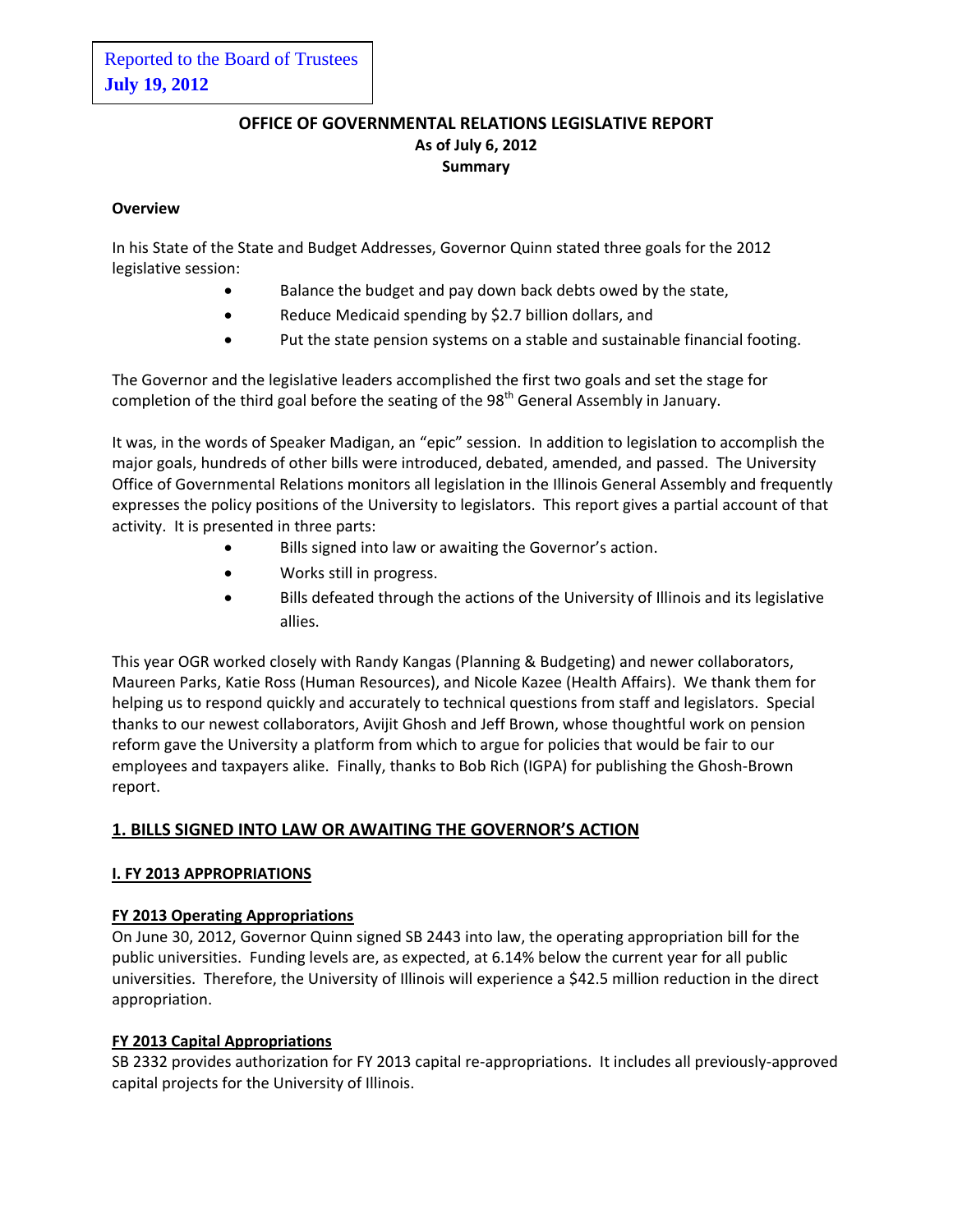On June 30, 2012, Governor Quinn reduced some items without affecting the University's appropriations.

# **II. PENSIONS AND BENEFITS**

The General Assembly adjourned without completing pension reform, despite months of high-level meetings in the Governor's Office. The key elements of the 2012 proposal were:

- reducing state's share of the normal cost (present cost of future benefit) of K-12, community college and public university personnel by gradually shifting that cost over to the taxing body or the university;
- reducing the cost of the benefit package available to all Tier I employees (except judges) by requiring the employee to choose between continuing to receive a compounded 3% annual cost of living adjustment but losing eligibility for state-subsidized health insurance or keeping health insurance but taking a reduced COLA.

At adjournment there was still no agreement over the cost-shift provision.

# **Pension Benefit Increase (HJRCA 49)**

House Joint Resolution Constitutional Amendment 49 would require a three-fifths supermajority vote to approve a pension benefit increase.

HJRCA 49 will appear on the November ballot for Illinois voters to decide whether to amend the Illinois constitution.

# **Rehire Retirees (HB 4996)**

HB 4996 would place restrictions on the re-employment of University personnel who have retired.

HB 4996 will affect University options in August 2013. The bill exempts positions funded by federal, foundation, and corporate funds, and state grants when the PI is named by name in the grant. The bill also permits the University to rehire an affected annuitant for a full academic year in specific emergency situations.

HB 4996 was sent to the Governor on 6-29-12. Governor has 60 calendar days to take action.

# **State Retiree Health Insurance (SB 1313)**

SB 1313 will require all retirees to pay for their state health insurance. Under the law, Central Management Services (CMS) will determine the level of premium payments retirees must make according to years of service and level of compensation. SB 1313 includes retired state workers, university employees, judges and lawmakers.

On June 21, 2012 Governor signed SB 1313 into law.

# **III. Medicaid**

The General Assembly reduced Medicaid spending by \$1.6 million through a variety of cut-backs, mostly aimed at eligibility criteria for programs funded by Medicaid. A \$1/pack tax on cigarettes was also enacted to provide funds to reach the \$2.5 billion target.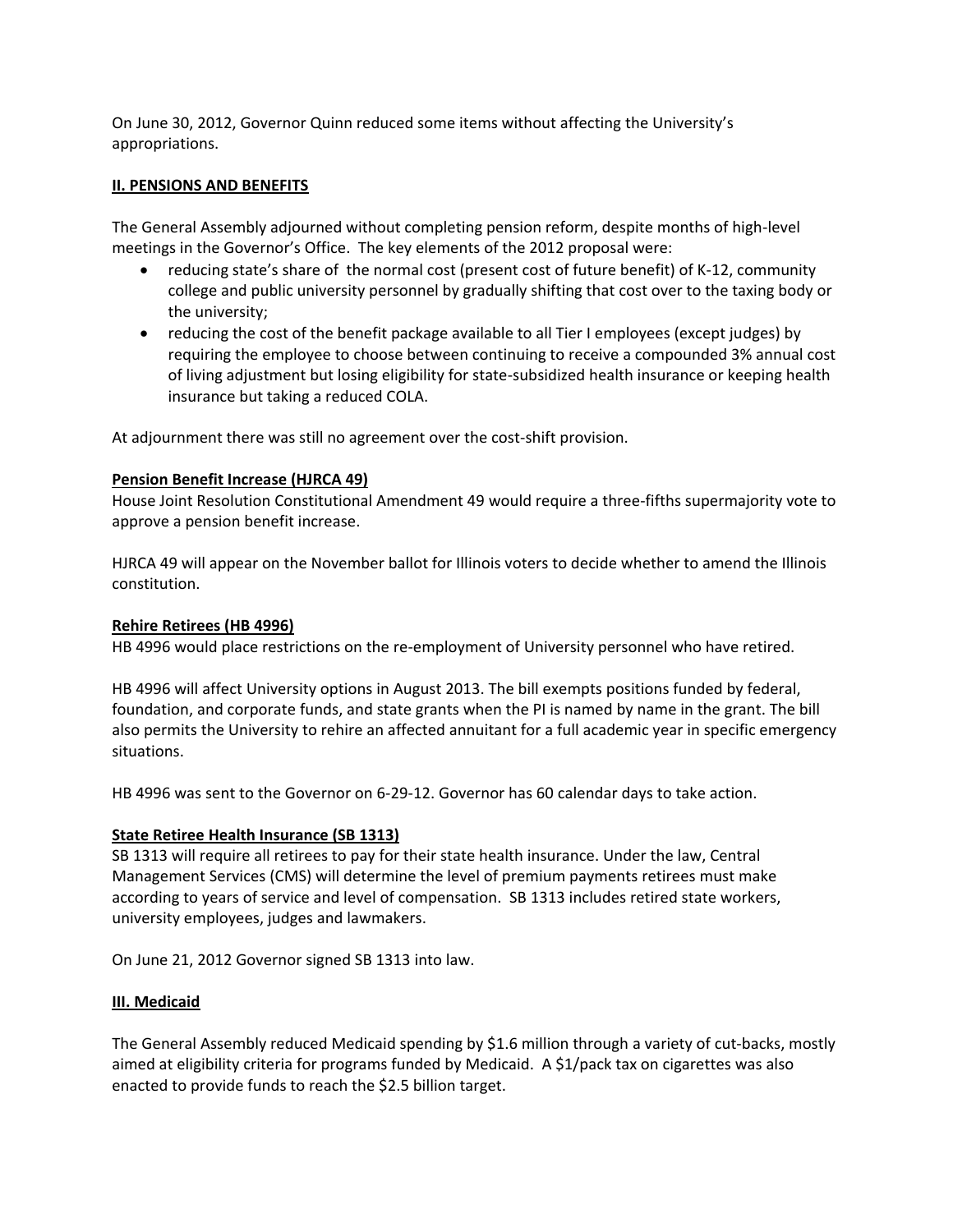The University of Illinois was not spared from painful cuts, but not to the per diem reimbursement. The Excellence in Academic Medicine program was eliminated. Certain dental and drug programs were cut. Restrictions in Medicaid eligibility may impact hospital revenues, if fewer patients presenting are covered by the state.

# **IV. FINANCIAL AID**

#### **Elimination of General Assembly Scholarships (HB 3810)**

As amended in the Senate, HB 3810 eliminates the awarding of GA Scholarships after September 1, 2012 and creates a Tuition and Fee Waiver Task Force to study tuition waiver programs at all universities. IBHE will compile data.

HB 3810 was sent to the Governor on 6-19-12. Governor has 60 calendar days to take action. Governor has stated that he plans to sign HB 3810.

#### **V. BUSINESS/ADMINISTRATION**

#### **Procurement (SB 2958)**

SB 2958 makes numerous changes in the Procurement Code and adds a requirement that workers compensation programs for state agencies must be administered by third party administrators. Much of the language of this omnibus was brought forth at the last minute.

SB 2958 was sent to the Governor on 6-6-12. The University of Illinois has written to the Governor to request an amendatory veto that would exempt the University from the workers compensation privatization requirements of the bill.

#### **Penn State Issue (HB 3887)**

HB 3887 adds personnel of institutions of higher education, athletic program personnel and early intervention providers to the list of mandated reporters in the Abused and Neglected Child Reporting Act.

On June 27, 2012 Governor signed HB 3887 into law.

#### **Open Meetings Act (HB 4687)**

HB 4687 provides that any required agenda must be sufficiently descriptive to give the public reasonable notice of the items that will be considered or will be the subject of final action at the meeting and requires the public body conducting a public meeting to ensure that at least one copy of any requested notice and agenda for the meeting is continuously available for public review, posting on website satisfies this requirement.

HB 4687 was sent to the Governor on 6-20-12. Governor has 60 calendar days to take action.

# **2. WORKS STILL IN PROGRESS**

# **VI. INSTRUCTION**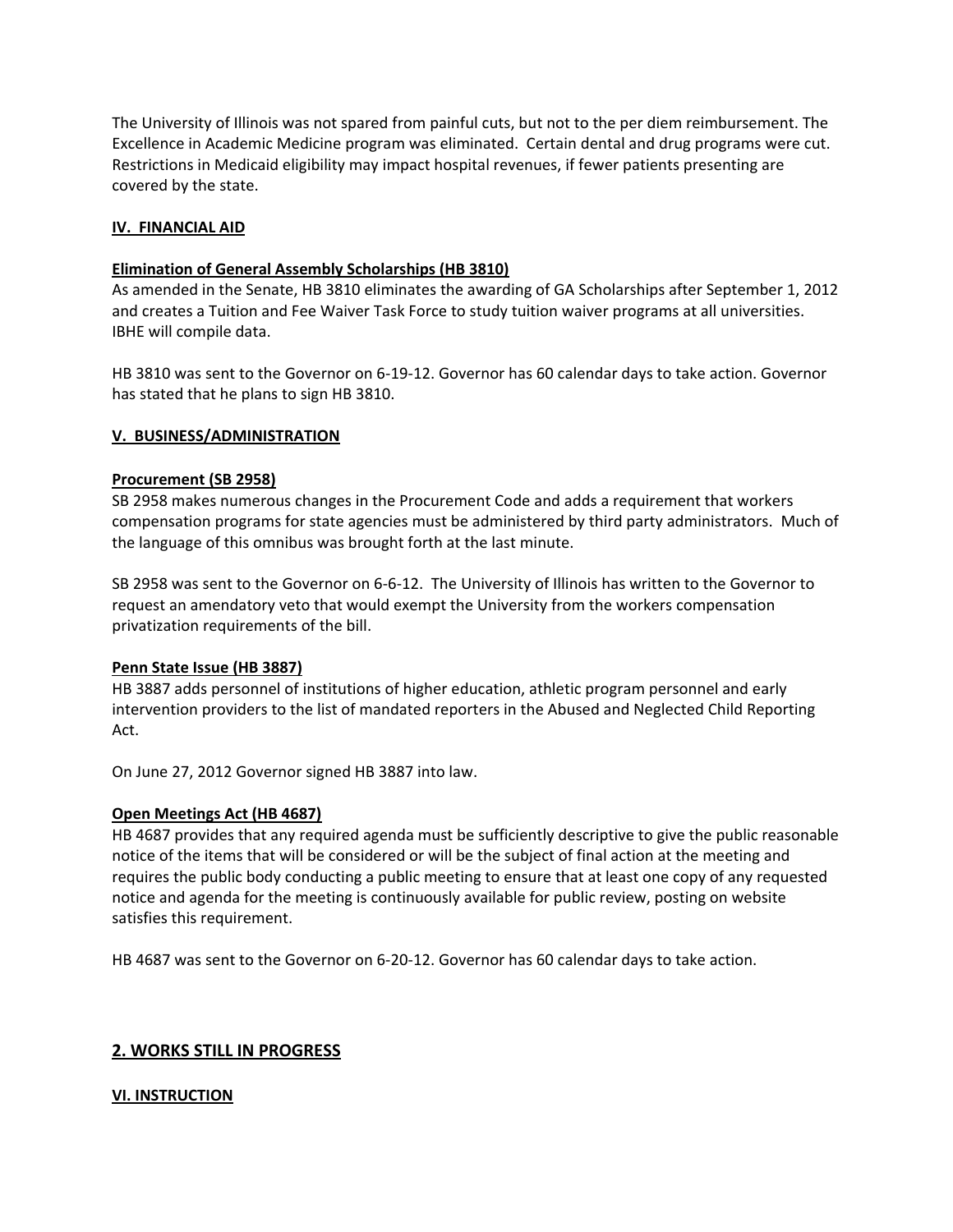# **ISAC/MAP Task Force (SJR 69 and HJR 81)**

Senate Joint Resolution 69 and an identical House Joint Resolution 81 create task forces to develop options for the adoption of new rules for the Monetary Award Program, with the goal of improving the outcomes for students who receive these awards. SJR 69 was adopted by both houses on 5/31. ISAC has not made appointments to task force yet. Only SJR will be implemented**.** 

**Articulation** - Several bills were introduced to improve articulation between community colleges and public universities. The State General Assembly will to continue to work with IBHE over the summer.

# **VII. OTHER**

# **Search Firms (HB 5914)**

HB 5914 would prohibit public universities in Illinois from paying charges for the services of an external search firm from any source of funds, except (1) in the hiring of the President of the University or (2) in the case when the University President and Board of Trustees demonstrate a justifiable need for guidance from an individual or firm with specific expertise in the field of the hiring. Universities are required to implement a search firm hiring policy, including qualifying criteria, within 6 months of the effective date of the Act. The bill was sent to the Governor on 6-28-12. Governor has 60 calendar days to take action.

# **3. BILLS DEFEATED**

# **Bills: HB 5531 and HB 3873 Repeal Tuition Waivers for children of university employees-**DeShana Forney

**Sponsor:** Rep. Arroyo (D-Chicago) **Description:** Eliminates the 50% tuition waiver earned by university employees for their children to attend a public university in Illinois. HB 5531 was defeated in the House (26-75-7) and no legislative action was taken on HB 3873.

**Bill: HB 2959 Repeal Tuition Waivers for children of university employees-**DeShana Forney **Sponsor**: Rep. Mulligan (R-Park Ridge) **Description:** Eliminates the 50% tuition waiver earned by university employees for their children to attend a public university in Illinois. No legislative action was taken on HB 2959.

# **Bill: HB 5696 Eliminates education benefits for children and spouses of university employees**-DeShana Forney

**Sponsor:** Rep. Tryon (R-Crystal Lake) **Description:** Provides that universities are prohibited from entering into a contract or agreement that offers its employees tuition waivers, grants, scholarships or any other higher education benefits for their children or spouses. No legislation action was taken on HB 5696.

**Bills: HB 5654 and HJR 75 University Administrators Salaries Linked to Tuition-**DeShana Forney **Sponsor:** Rep. M. Davis (D-Chicago**) Description:** HB 5654 and HJR 75 both deal with the issue of linking university tuition rates increases to the salaries of top university administrators. HB 5654 and HJR 75 were both defeated in the House Higher Education Committee

#### **Bills: SB 59 and SB 3804 Articulation –**DeShana Forney

**Sponsor:** Sen. Kotowski (D-Park Ridge) **Description:** SB 59 and SB 3804 establish Statewide Articulation and Transfer Committee. Both measures deal with the transferring of credits between community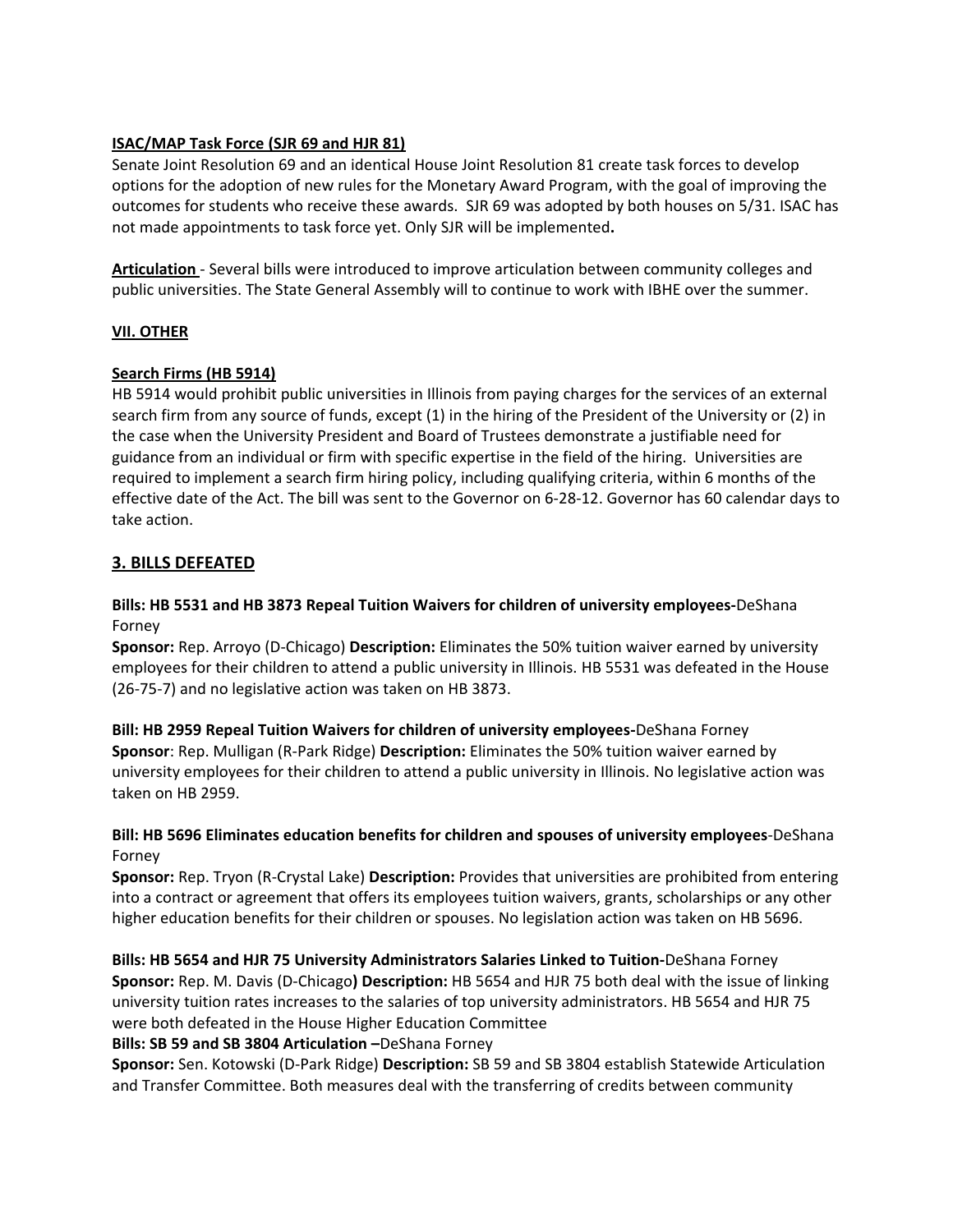colleges and public four-year universities. SB 3804 passed out of Senate Higher Education but no further action was taken in the Senate. No legislation action was taken on SB 59.

### **Bill: HB 5786 Articulation-** DeShana Forney

**Sponsor:** Rep. Hatcher (R-Yorkville) **Description:** Creates the Student Transfer Achievement Reform Act. Under the provisions of this act, would require state universities to guarantee junior status to any community college student who is admitted. No legislation action was taken on HB 5786.

# **Bill: HB 3961 Stun Gun and Taser Use Reporting Act** -DeShana Forney

**Sponsor:** Rep. M. Davis (D-Chicago) **Description:** Creates the Law Enforcement Officer Stun Gun and Taser Use Reporting Act. As introduced, HB 3961 required the University of Illinois to compile data, analyze data and submit report to General Assembly and Governor. After working with the sponsor, University was able to amend legislation to change this responsibility from the University of Illinois to the Illinois Criminal Justice Information Authority.

# **Bill: SB 3802 Procurement Code – Energy Efficiency Contracting** – Dianna Barrows

**Sponsor:** Senator Link (D-Lincolnshire) **Description:** Amends the Illinois Procurement Code to provide that state agreements for performance contracting and guaranteed energy savings contracting shall be included in the definition of "contract" and further provides that the Capital Development Board (CDB) shall establish procedures to prequalify firms or entities seeking to provide services for performance and guaranteed energy savings contracts. The bill also would require a performance or guaranteed energy savings contract to include a written guarantee of the qualified provider that either the energy or operational cost savings, or both, will meet or exceed within 20 years the costs of the energy conservation measures. The bill sets forth provisions concerning requests for proposals, evaluation of proposals, award of contract, installment payment contracts, operational and energy cost savings, and bonding. The University of Illinois opposed this bill since all public universities currently enter into these agreements under authority of the Public University Energy Conservation Act. These provisions, if passed, would have established a competing state statute. Furthermore, requiring universities to instead work through the CDB would add cost, administrative burden and impede our ability to achieve energy efficiency and savings.

 *The University of Illinois proposed an amendment to exempt public universities from the provisions of SB 3802 and to retain the current authority of the public universities under our existing statute. The University was successful in having no further action taken on this bill.* 

(During the final week of the legislative session, this bill was stripped of all underlying provisions and became the 2013 Budget Implementation bill, which includes many, many provisions to implement the State's FY13 budget). On June 30, 2012 Governor signed SB 3802 into law. Public Act 97-0732.

# **Bill: HB 5745 Concealed Carry-**DeShana Forney

Sponsor: Rep. Phelps (D-Harrisburg) allows the Illinois State Police to issue licenses to carry a concealed handgun to Illinois and out-of-state residents. Under the proposed legislation, licensees are prohibited from carrying a concealed firearm in a stadium area, collegiate/professional sporting event, campus of a community college or public/private college or university.

However, licensees may carry a concealed firearm on campus with the consent of school authorities. Note: if the college does elect to prohibit concealed carry on its campus, the college is civilly liable for a criminal act upon a person who would otherwise lawfully carry a concealed firearm but was prohibited